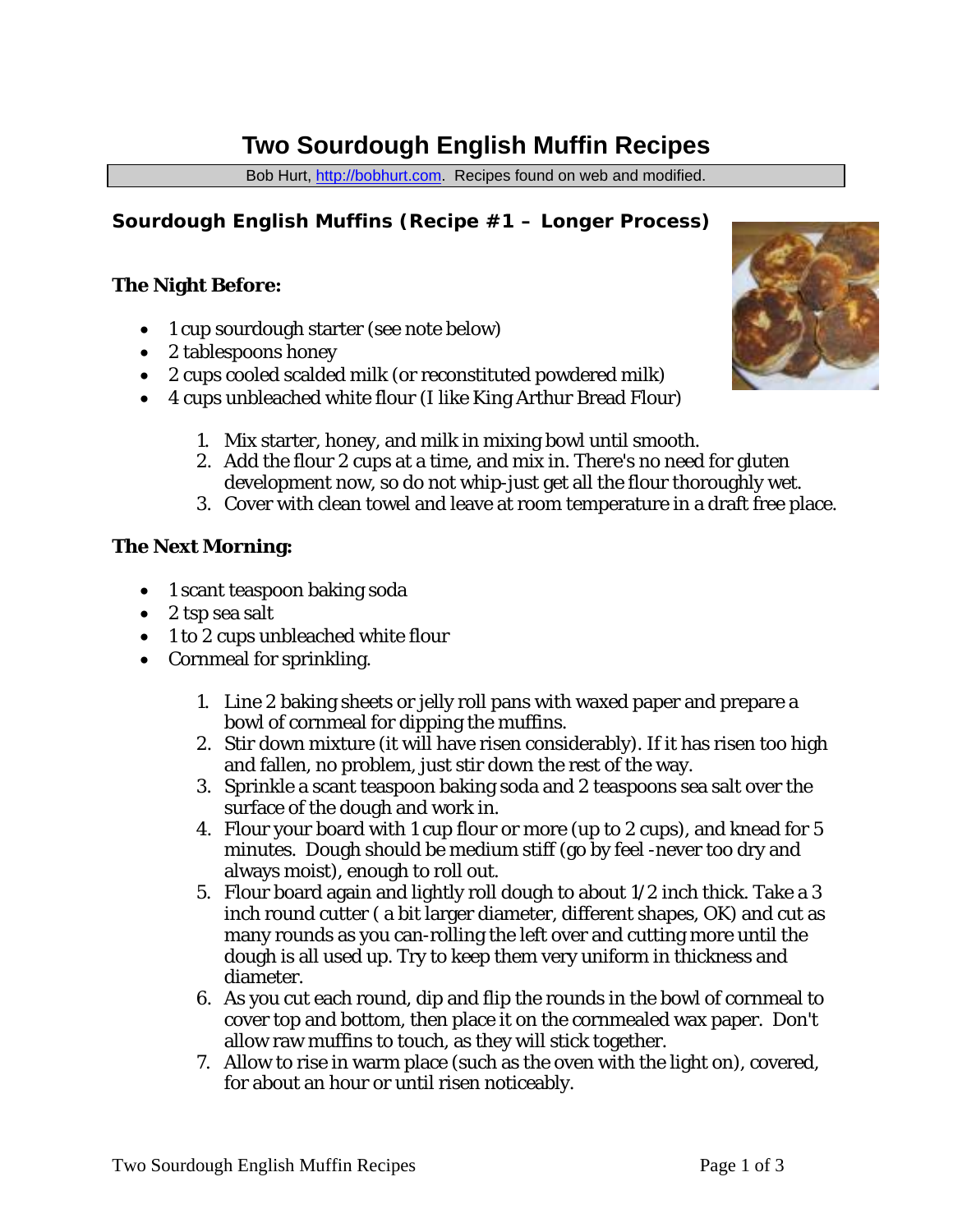8. Preheat an ungreased griddle to medium-low heat. You can brush griddle with a *tiny* bit of butter, until butter sizzles, but it is not necessary. Avoid a high heat setting that will burn the muffins. Griddle-bake the muffins on one side for 4 to 8 minutes and turn. Squish down a bit with spatula and pan bake other side for about 4 to 8 minutes. Turn only once so be sure the one side is cooked before turning. Note the time it takes at that heat setting to brown the bottoms of the muffins nicely. At 360°F they should bake 7 ½ minutes per side at sea level.

# **Sourdough English Muffins (Recipe #2, Short Process)**

- 1 pkg yeast
- 1 cup warm 110°F water
- $\bullet$  1/4 cup dry milk
- 2 tsp salt
- 2 Tbsp melted butter
- 2 tsp honey
- 3 cups flour (King Arthur Bread Flour)
- 1/2 cup prepared sourdough starter
	- 1. Dissolve yeast in warm water
	- 2. Stir in milk, salt, butter, sugar and half the flour.
	- 3. Beat vigorously.
	- 4. Add starter and blend gently.
	- 5. Add remaining flour and knead 5 minutes to make a stiff dough.
	- 6. Roll out on a floured board to 1/2" thickness.
	- 7. Cut with large cookie cutter.
	- 8. Let rise 1/2 hour in warm oven (not over 110°F)
	- 9. Dip in cornmeal and bake on ungreased griddle @ 360°F for 7 to 8 minutes on each side.
	- 10. Makes 10 muffins.

## **Note on Sourdough Starter:**

You can grow a tiny amount of starter into a sponge overnight with the following "tripling" method. You can use reconstituted [1847 Oregon Trail](http://carlsfriends.org/) sourdough starter or any good commercial grade of sourdough starter from [Sourdough International](http://www.sourdo.com/) or King [Arthur Flour.](http://kingarthurflour.com/)

1. Start with the weight of room-temperature sourdough starter in the Sponge 1 row, then add the same weight of water and flour, stir it together, cover loosely with plastic wrap, and let it sit for the corresponding time at the corresponding